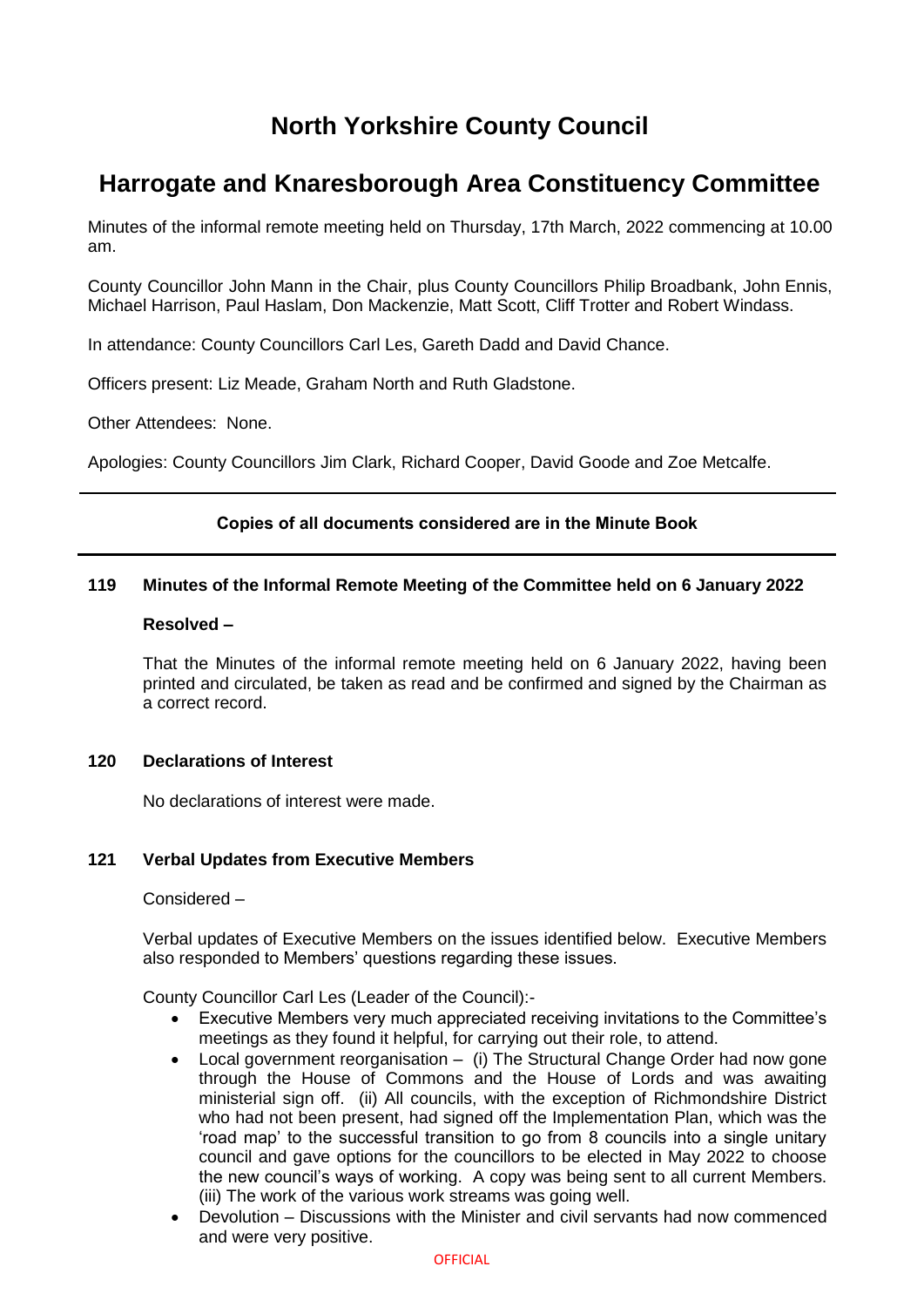Ukrainian evacuees would be welcomed with open arms once they started to arrive in the county.

County Councillor Gareth Dadd (Deputy Leader of the Council):-

Local government reorganisation  $-$  (i) Councils' treasury staff were working tirelessly and collaboratively to deliver the transformation programme so that North Yorkshire residents saw no visible change to services on 1 April 2023, ie on the date when the new unitary council came into being. (ii) The County Council's proposal for local government reorganisation had included a clear mandate for localism, eg to area constituency committees, and he hope that that pledge would be honoured by the new council. His personal preference was to go one step further by giving rights and responsibilities to local Members to make very local decisions on behalf of their communities. Various Committee Members expressed support for County Councillor Gareth Dadd's personal preference.

County Councillor David Chance (Executive Member for Stronger Communities):-

 The Syrian Refugee Scheme was going exceptionally well, with people who had been relocated in North Yorkshire being extremely thankful for the lives that had been given to them. Afghan refugees continued to be received in North Yorkshire and that was likely to continue throughout the Summer. Detailed information was awaited from the Government about the arrangements to assist Ukrainian evacuees and he had no doubt that Yorkshire would be very supportive.

County Councillor Don Mackenzie (Executive Member for Access):-

- NY Highways, the teckal company created by the County Council, had had a benign first winter in terms of providing a winter gritting service and had, in fact, probably spent more time dealing with flooding on roads and removing trees blown over during storms than with ice and snow.
- Major Schemes (i) Kex Gill was still proceeding and one or two legal aspects were currently being worked through before an announcement could be made about the appointment of a contractor. (ii) Work had been held up a little at the A1(M) junction 47, although this had not caused congestion.
- Bus services improvement The Harrogate Advertiser, on 17 March, had carried a fairly big article on its front page, and in inside pages, about buses following discussion at the meeting on 15 March of the County Council's Executive. He remained fairly confident that the whole fleet of Harrogate Bus Company would be converted to electric traction.
- In response to a question from County Councillor Philip Broadbank, County Councillor Don Mackenzie undertook to enquire why a meeting between officers and local Members, regarding the provision of a footpath and street lighting at Kingsley Road/Bogs Lane, had not taken place, as agreed by the Area Constituency Committee on 6 January 2022.
- Rail The December 2021 timetable had shown a doubling of rail services between Harrogate and York, which was excellent. However, there would be a little hiccup from May 2022 for a few weeks, namely, that Northern, the train operator, was having difficulties running a full service throughout the north of England and were consequently having to make or two savings on many of their routes.
- Digital infrastructure The County Council was introducing free public Wi-Fi to 18 town centres. This was now available in Knaresborough and Ripon. It would be available in Harroqate the Boroughbridge shortly, thereby assisting those local economies.

County Councillor Michael Harrison (Executive Member for Adult Social Care and Health Integration, including Health and Wellbeing Board and Extra Care):-

 COVID infection rates at present in North Yorkshire, England, and the Harrogate district were reported. There were rising hospitalisations with COVID locally,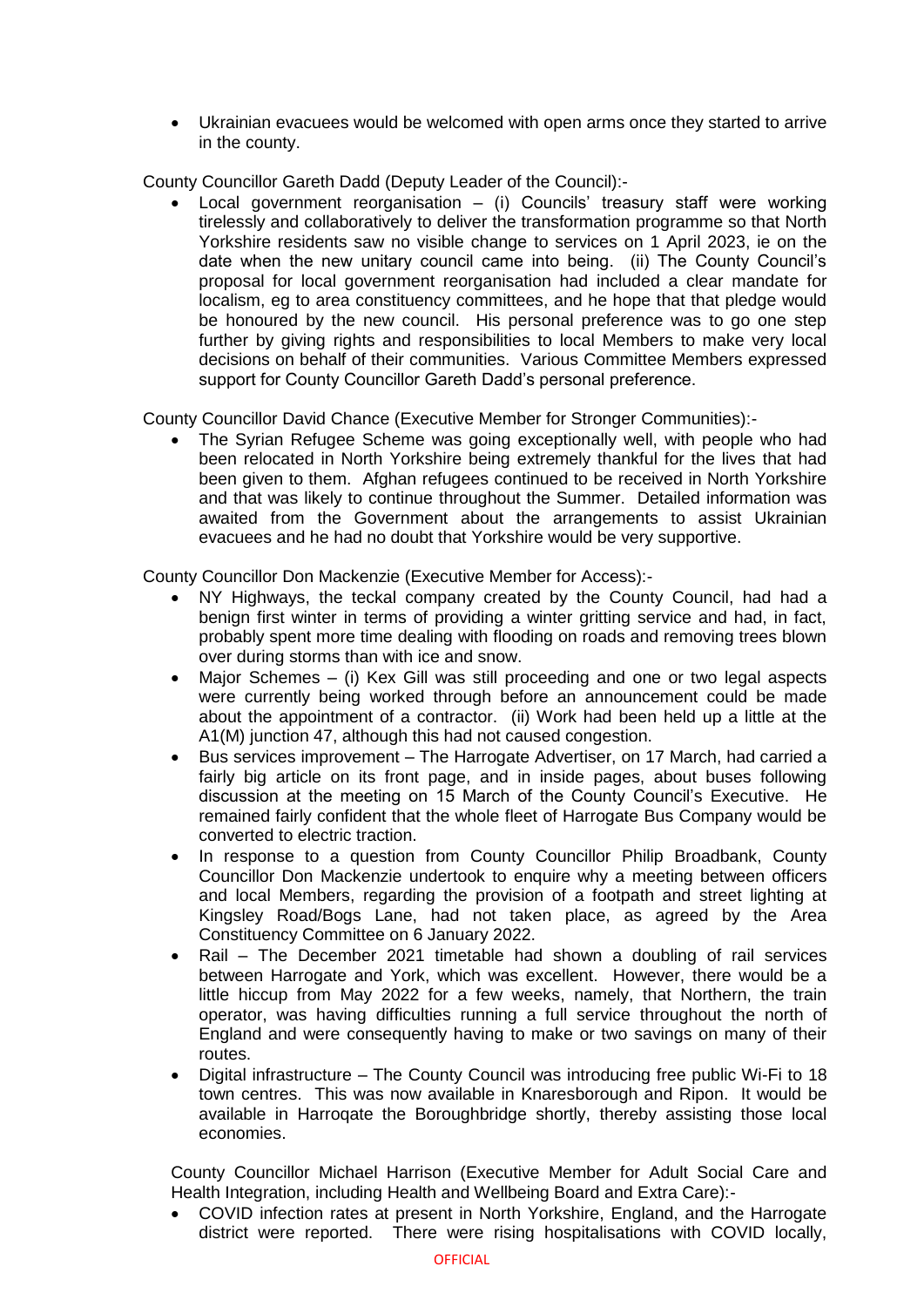although many of these were people who were in hospital more generally for other reasons and had transpired to have COVID on being tested when admitted to hospital.

- The continuing negative impact of COVID on the hospital sector and the care home sector. These sectors continued to follow the segregation protocols which had been in place during the previous two years. The social care sector remained fragile with resourcing constraints.
- Encouragement for Members to promote of the makecarematter.co.uk recruitment hub website.

### **Resolved –**

- (a) That Executive Members be thanked for attending this meeting and for their updates.
- (b) That Executive Members be thanked for attending and providing updates at each meeting of this Committee during the last 18 months, for which Committee Members are very grateful.

# **122 Stronger Communities and Community Response to COVID19 Update**

## Considered –

The report of the Head of Stronger Communities which provided an update on the Stronger Communities Programme and the support provided to and by local communities in response to the Covid19 (Coronavirus) pandemic, together with an overview of progress made in the Harrogate and Knaresborough Constituency area.

In introducing the report, Liz Meade (Stronger Communities Delivery Manager) highlighted:-

- The mobilisation and activity of 23 Community Support Organisations across North Yorkshire, primarily facilitated by approximately 203,272 volunteer hours.
- Covid19 related work, including:
	- the award of grants for food and essential supplies to support those facing financial hardship because of the pandemic;
	- delivery of a Holiday Activities and Food Programme;
	- support provided during winter, via the Household Support Fund, to assist households needing support with food, energy and essential living costs whilst the economy recovered from the pandemic;
	- the gifting of re-cycled digital devices to socially isolated individuals and school children.
- Wider Stronger Communities programme work, including:-
	- Various projects, run in conjunction with the Council's Children and Young People Service, to assist children, young people and their families.
	- Work with NHS partners including the administration of a range of NHS mental health grants, together with involvement in the Council's Health and Adult Services Transformation Programme.
	- The strengthening of local communities' assets and infrastructure, including encouraging relationships and collaborations between voluntary and community sector organisations as well as stabilising and/or building capacity within them if required.
- Planning for 2022/23, which was to include the ongoing 5-year independent evaluation of the Stronger Communities Programme also encompassing the community support organisations, and the continued development of a ten-year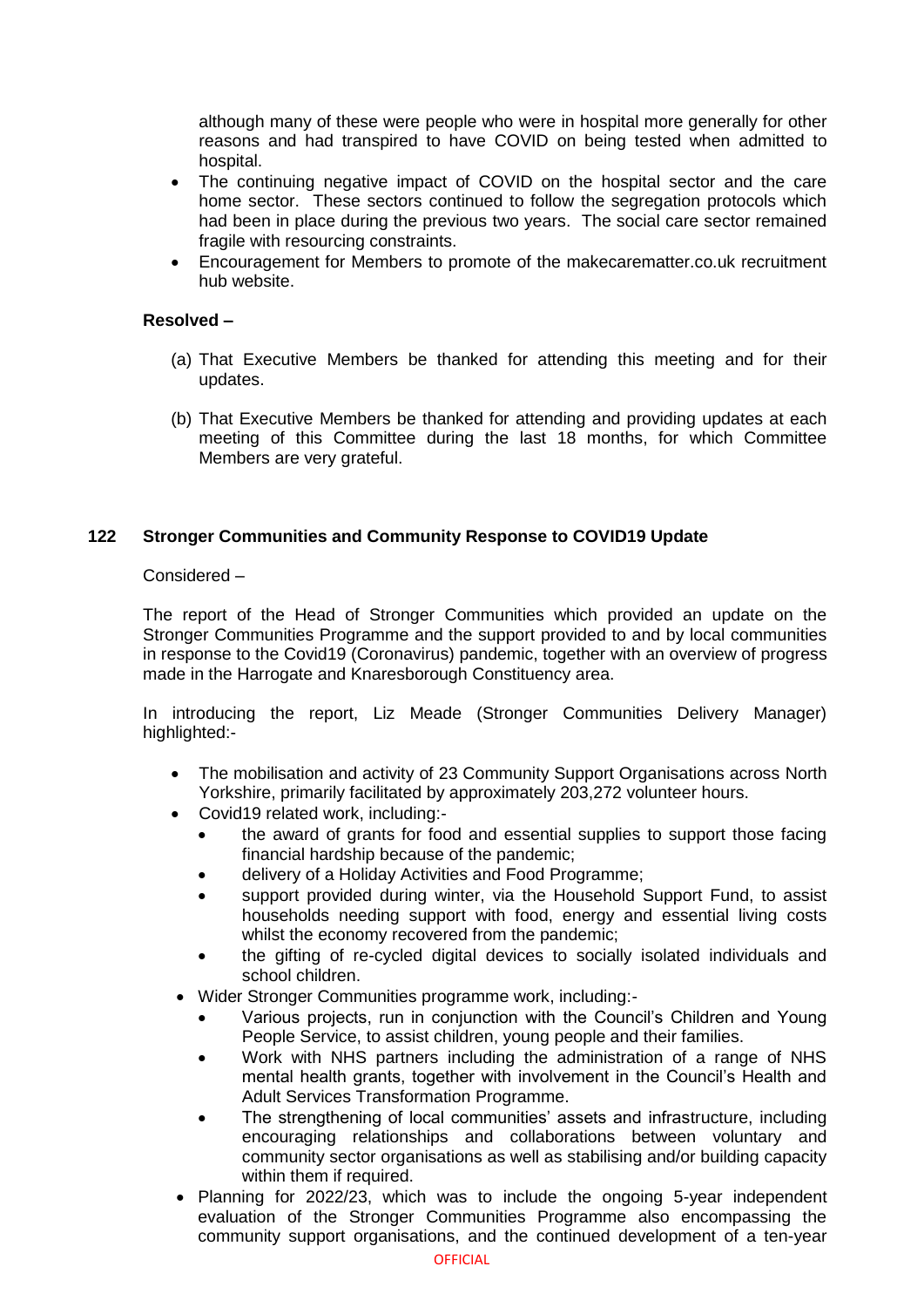strategy "People, Place and Power".

• Information regarding Community Support Organisations in the Harrogate, Knaresborough and Boroughbridge areas.

Members commented that the work, not only of the Stronger Communities Team, but also of all the volunteers in the Community Support Organisations in Harrogate, Knaresborough and Boroughbridge, had been fantastic during the pandemic. They asked for the thanks of this Committee to be passed onto the volunteers and the three Community Support Organisations.

A Member highlighted the importance of good nutrition to help individuals' mental health and their future, this being one of the issues with which the Team and the Community Support Organisations had assisted.

## **Resolved –**

- (a) That the content of the report be noted.
- (b) That Members' gratitude to the Stronger Communities Team and the Community Support Organisations, for all the work they have done during recent years, be recorded.

# **123 Car Parking at Railway Stations**

#### Considered –

The report of the Corporate Director – Business and Environmental Services which provided follow-up on the recommendation, from North Yorkshire Rural Commission, which asked the County Council to review car parking spaces at railway stations.

In introducing the report, Graham North (Strategy and Performance Officer, Business and Environmental Services Directorate) highlighted that:-

- The Harrogate Line had seen significant improvements in frequency, modern rolling stock, station improvements and the introduction of the LNER services to/from London, all of which had potentially increased the demand for rail travel.
- Pre-pandemic, most car parks on the Harrogate Line were full. The pandemic had changed this, with currently more people working from home.
- The number of car parking spaces, and the amount of any daily charge, at the stations at Weeton, Pannal, Hornbeam Park, Harrogate, Starbeck, Knaresborough and Cattal were set out in the report to this meeting.
- The rail industry had looked at each station to identify any land available for car parking close to stations. Whilst some land had been identified, the cost to purchase, access to/from the site, and the poor business cases had meant that they were not developed further.
- Many stations on the line were close to the communities they served and active travel options, with station facilities that encouraged this and the use of public transport was a viable alternative to use of the car.
- Any car park developments coming forward would be expected to help deliver the York and North Yorkshire Routemap to Carbon Negative.
- The situation regarding car parking on each of the local stations was as follows:-
	- Pannal Provision for a park and rail car park was included as part of the redevelopment of the Dunlopillo site in Pannal. The site was currently under construction and, as yet, this had not been provided.
	- Hornbeam Park Any changes to car park provision at this station would need to include any potential impact on the local highway.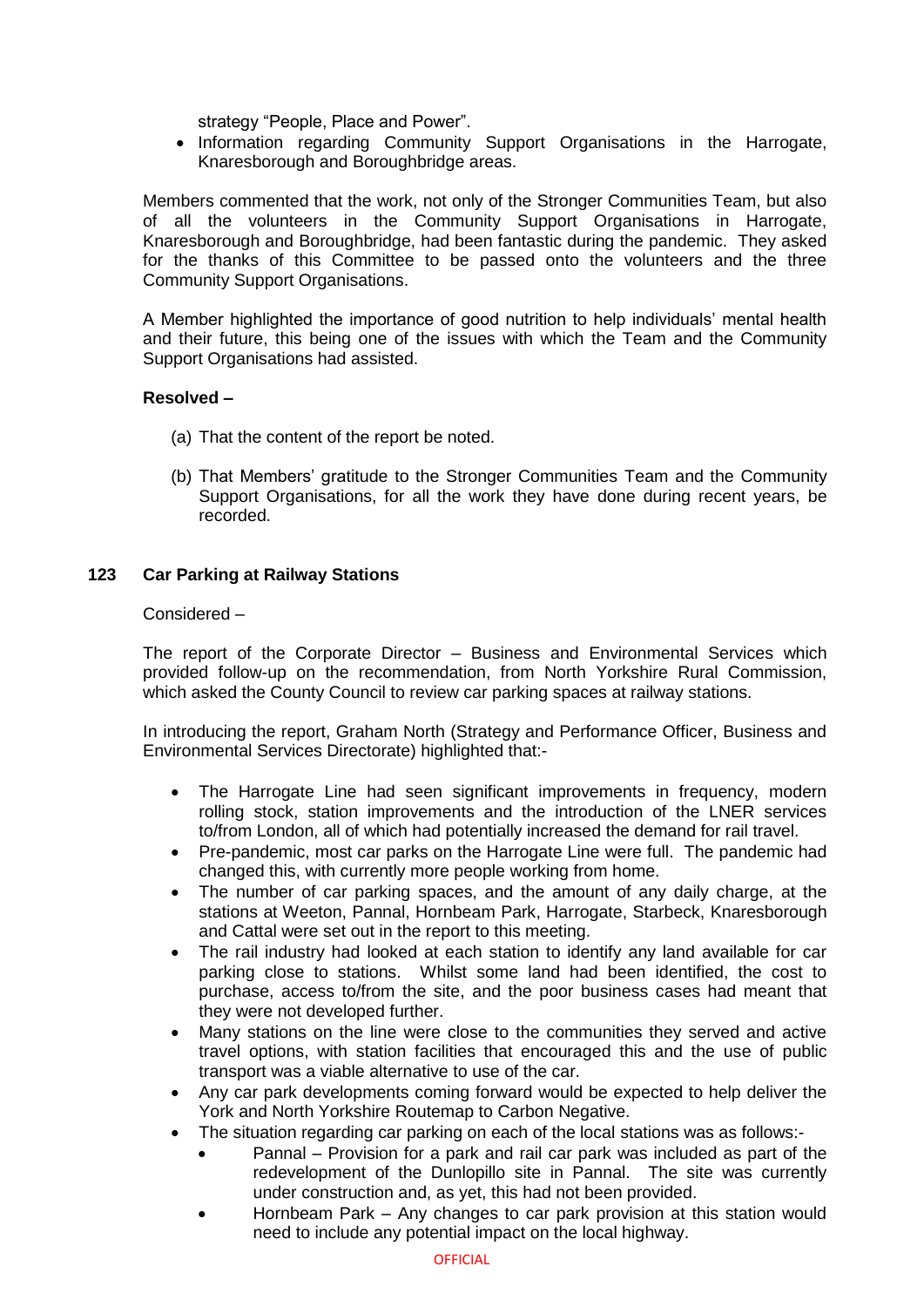- Harrogate The multi-storey car park adjacent to the station provided extra station car parking capacity.
- Cattal Harrogate Borough Council and the County Council were working closely with the site promoters in connection with the new settlement proposals in the Cattal area. The new settlement would be focused around Cattal railway station and would comprise the enhancements to the rail station including provision of additional car parking. Harrogate Borough Council was currently developing a Development Plan document to guide the development of the new settlement.
- At Weeton, Starbeck and Knaresborough stations, no work was planned.

Members discussed the report and provided the following comments:-

- Members emphasised that one of their motivations was to make public transport, whether by bus or by rail, more accessible through other means of transport rather than the motor car. This was a main feature of the Harrogate Gateway Scheme.
- Pannal railway station car parking:
	- Members acknowledged that there was quite a lot of spare capacity at present at the Pannal railway station car park but this situation might change as people returned to work from offices following the pandemic.
	- Members noted that any questions needed to be directed to Harrogate Borough Council planning department concerning when the developer was to commence work on the new provision for a park and rail car park as part of the redevelopment of the Dunlopillo site.
- Cattal railway station car parking Members were confident that, whichever council was in place at the time, would impose conditions, to provide better facilities at Cattal railway station, on the developer or the developers of nearby housing developments.
- Hornbeam Park railway station car parking:–
	- A Member highlighted that, as at midday the previous day, there were 48 vacant car parking spaces in this station car park.
	- Members discussed the possible double-decking of the car park and highlighted various concerns, including the inappropriateness of a doubledecked car park in such a semi-rural environment, and the implications for residents living on Hookstone Road in view of the levels of traffic at peak times. Another Member expressed the view that adding an extra, say 100, parking spaces, by double-decking the car park, was unlikely to have such a great effect on what was already a pretty busy highway junction.
	- Members also highlighted that there was already a fair bit of overspill of parking, by people using the Hornbeam Park railway station, onto local residential roads. There was some inconsiderate parking, longer term parking, or the blocking of driveways taking place and these were situations that Members were anxious to avoid.
	- A Member suggested that additional cycle routes, from further away, might be provided to encourage people to get to/from Hornbeam Park by cycling rather than by motor car.
- Starbeck railway station car parking:–
	- A Member commented that there was tremendous demand for car parking around this station because the current car park was always full, and nearby sites previously used for car parking had recently been built on. Graham North advised that no land had been identified, which was easily accessible and close to the station, for additional car parking.
	- Graham North advised that it was considered that the majority of the users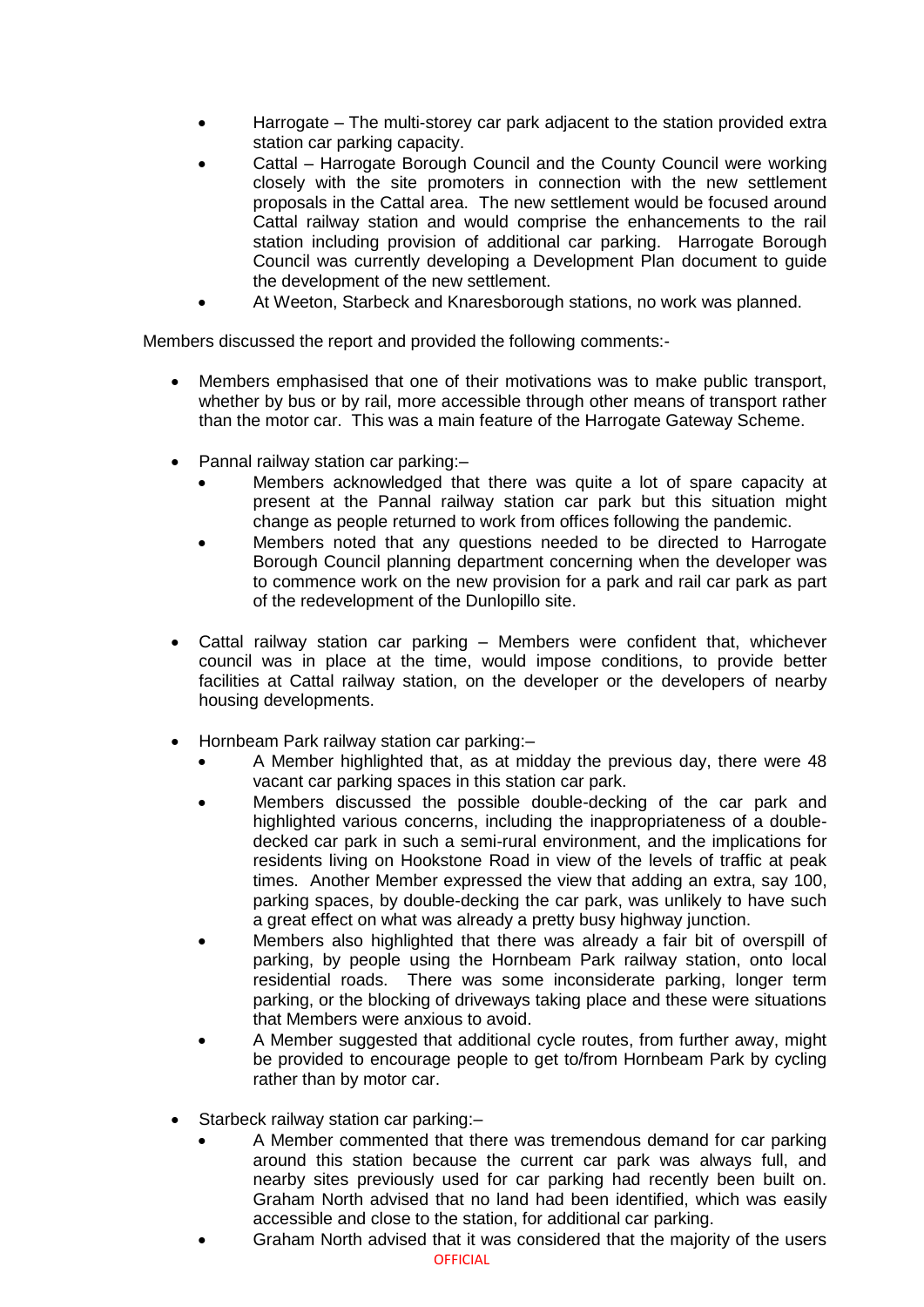of this station were from the local community. The Member commented that there had been an increasing trend, during the previous 3-4 years, of people from outside coming into Starbeck by car to use the railway station.

- Knaresborough railway station car parking In response to questions, Graham North advised that some potential land had been investigated for additional station car parking but had been considered to be not worth progressing for various reasons including the impact on the highways, difficulties in entering/exiting the site at peak times, and distance from the station.
- There was a discussion about charging to park at railway stations. Members expressed opposition to charging on the basis that it had the consequence of pushing parking into residential roads where such parking would be a danger and inconvenience to local people, and it would increase the cost to the passenger of using public transport. However railway station car park charges were already in place at Pannal and Harrogate railway stations.
- Facilities at railways stations were discussed and Graham North undertook to provide Members with more detailed information concerning:- current onward travel posters which promoted the different ways to get to and from the railway station; the current number of cycle spaces at the station; and current facilities at each station. Graham North added that the rail industry itself was keen to develop facilities actually at railway stations. He also advised that Northern had a programme to invest in CCTV at many stations along the Harrogate line.

## **Resolved –**

That the content of the report be noted.

#### **124 Public Questions or Statements**

There were no questions or statements from members of the public.

# **125 Committee Work Programme**

#### Considered –

The report of the Principal Democratic Services Officer which invited Members to consider, amend and add to the Committee's Work Programme.

It was noted that this meeting was the Committee's last prior to the County Council elections on 5 May 2022. Members commented that they did not wish to add anything to the Work Programme at this time because the membership after 5 May 2022 should decide the Committee's Work Programme going forward. Members suggested that, between the elections and the Committee's meeting on 9 June 2022, the membership should be asked for suggestions for inclusion in the Committee's Work Programme

## **Resolved –**

- (a) That the Work Programme be noted.
- (b) That, following the elections on 5 May 2022, the Committee's membership be asked, before the Committee's meeting on 9 June 2022, for suggestions for inclusion in the Committee's Work Programme.